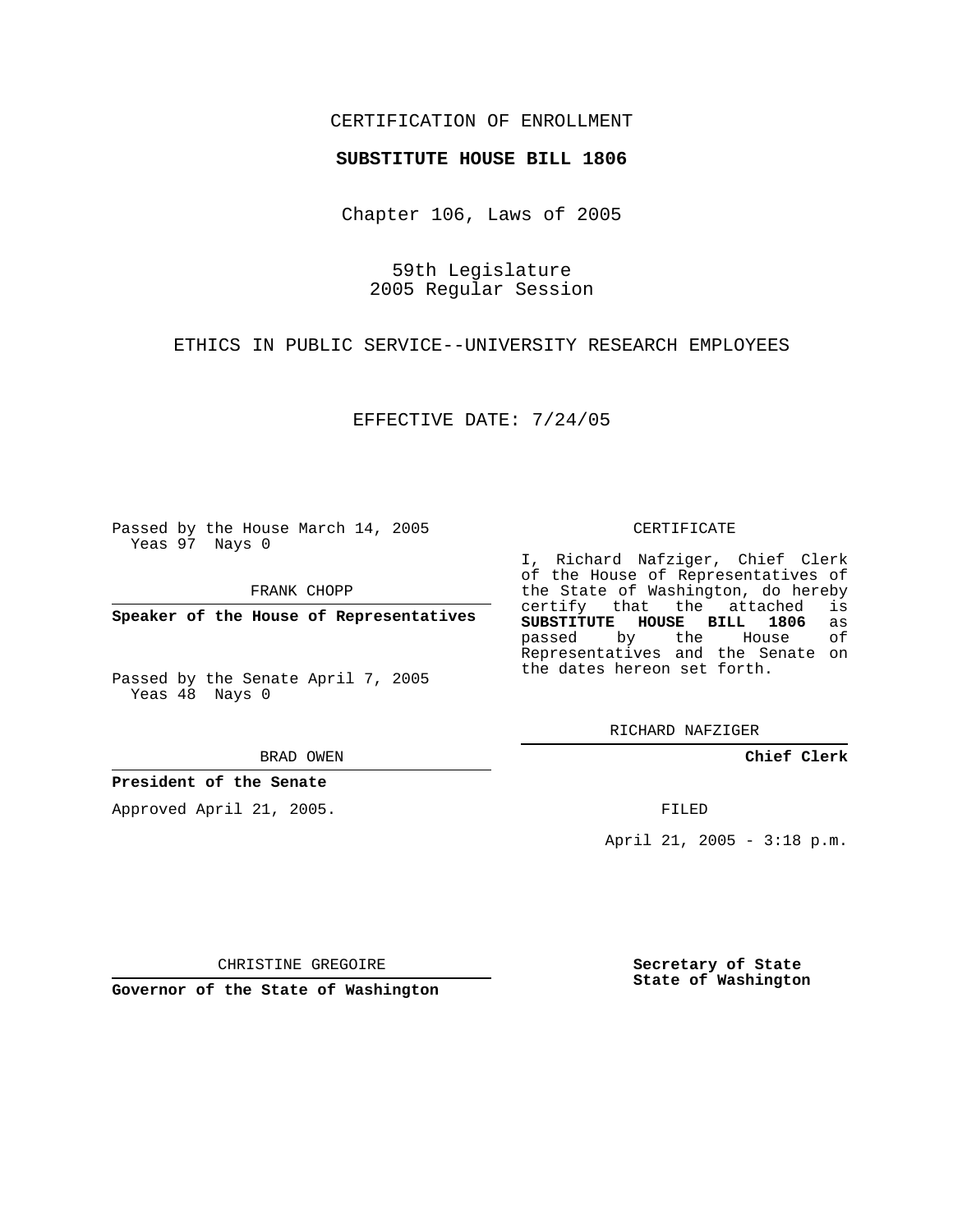## **SUBSTITUTE HOUSE BILL 1806** \_\_\_\_\_\_\_\_\_\_\_\_\_\_\_\_\_\_\_\_\_\_\_\_\_\_\_\_\_\_\_\_\_\_\_\_\_\_\_\_\_\_\_\_\_

\_\_\_\_\_\_\_\_\_\_\_\_\_\_\_\_\_\_\_\_\_\_\_\_\_\_\_\_\_\_\_\_\_\_\_\_\_\_\_\_\_\_\_\_\_

Passed Legislature - 2005 Regular Session

## **State of Washington 59th Legislature 2005 Regular Session**

**By** House Committee on State Government Operations & Accountability (originally sponsored by Representatives Kenney, Haigh, Kessler, Morrell, Dickerson, Williams, P. Sullivan, Ericks, Anderson, McDermott, Wood, Linville, Moeller and Hudgins; by request of Governor Gregoire)

READ FIRST TIME 02/25/05.

 AN ACT Relating to encouraging the ethical transfer of technology for the economic benefit of the state; amending RCW 42.52.010, 42.52.030, 42.52.200, and 42.52.360; and adding a new section to chapter 42.52 RCW.

5 BE IT ENACTED BY THE LEGISLATURE OF THE STATE OF WASHINGTON:

 6 **Sec. 1.** RCW 42.52.010 and 1998 c 7 s 1 are each amended to read as 7 follows:

 8 Unless the context clearly requires otherwise, the definitions in 9 this section apply throughout this chapter.

 (1) "Agency" means any state board, commission, bureau, committee, department, institution, division, or tribunal in the legislative, executive, or judicial branch of state government. "Agency" includes all elective offices, the state legislature, those institutions of higher education created and supported by the state government, and those courts that are parts of state government.

16 (2) "Head of agency" means the chief executive officer of an 17 agency. In the case of an agency headed by a commission, board, 18 committee, or other body consisting of more than one natural person,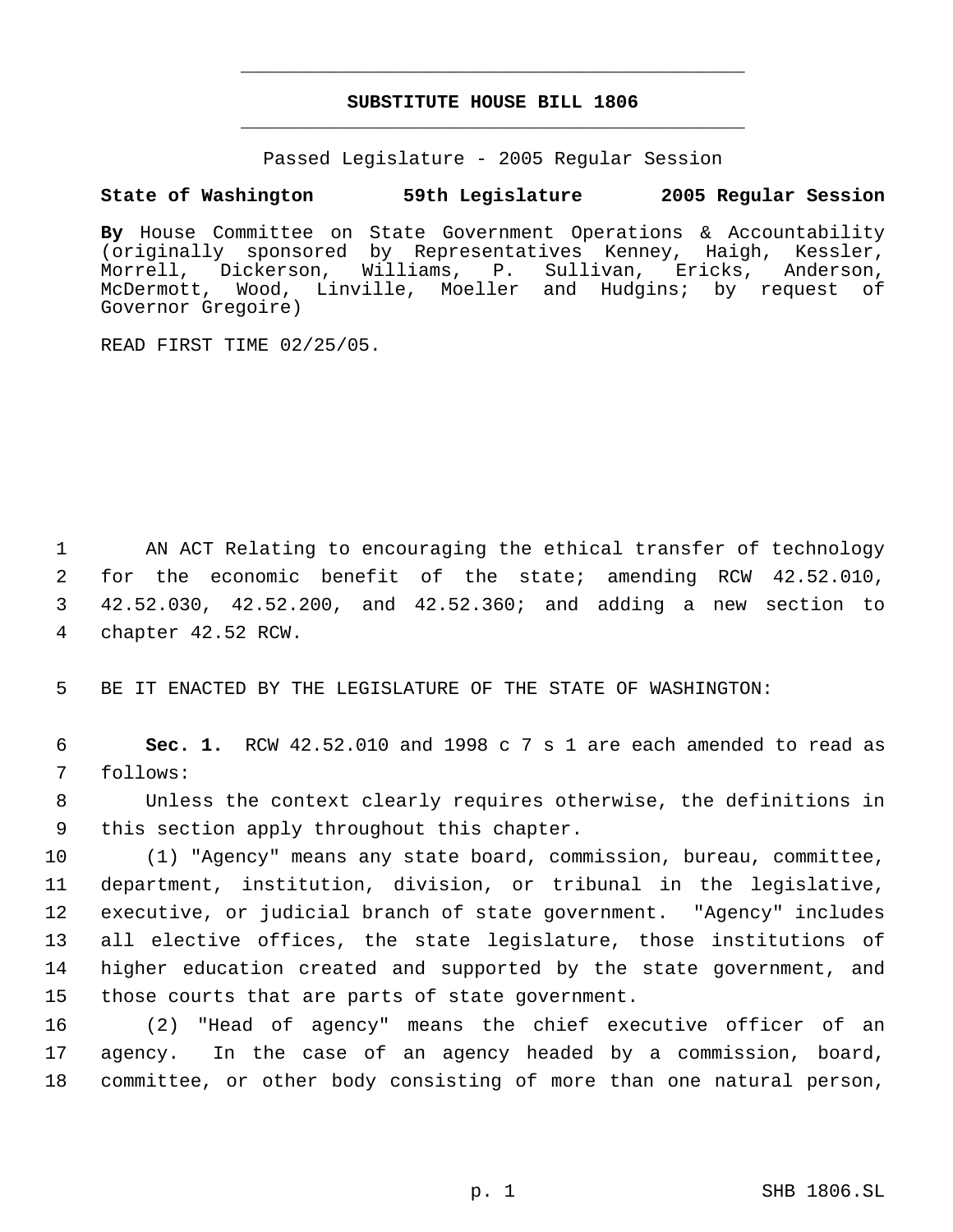agency head means the person or board authorized to appoint agency employees and regulate their conduct.

 (3) "Assist" means to act, or offer or agree to act, in such a way as to help, aid, advise, furnish information to, or otherwise provide assistance to another person, believing that the action is of help, aid, advice, or assistance to the person and with intent so to assist such person.

 (4) "Beneficial interest" has the meaning ascribed to it under the Washington case law. However, an ownership interest in a mutual fund or similar investment pooling fund in which the owner has no management powers does not constitute a beneficial interest in the entities in which the fund or pool invests.

 (5) "Compensation" means anything of economic value, however designated, that is paid, loaned, granted, or transferred, or to be paid, loaned, granted, or transferred for, or in consideration of, personal services to any person.

 (6) "Confidential information" means (a) specific information, rather than generalized knowledge, that is not available to the general public on request or (b) information made confidential by law.

 (7) "Contract" or "grant" means an agreement between two or more persons that creates an obligation to do or not to do a particular thing. "Contract" or "grant" includes, but is not limited to, an employment contract, a lease, a license, a purchase agreement, or a sales agreement.

 (8) "Ethics boards" means the commission on judicial conduct, the legislative ethics board, and the executive ethics board.

 (9) "Family" has the same meaning as "immediate family" in RCW 42.17.020.

 (10) "Gift" means anything of economic value for which no consideration is given. "Gift" does not include:

 (a) Items from family members or friends where it is clear beyond a reasonable doubt that the gift was not made as part of any design to gain or maintain influence in the agency of which the recipient is an officer or employee;

 (b) Items related to the outside business of the recipient that are customary and not related to the recipient's performance of official duties;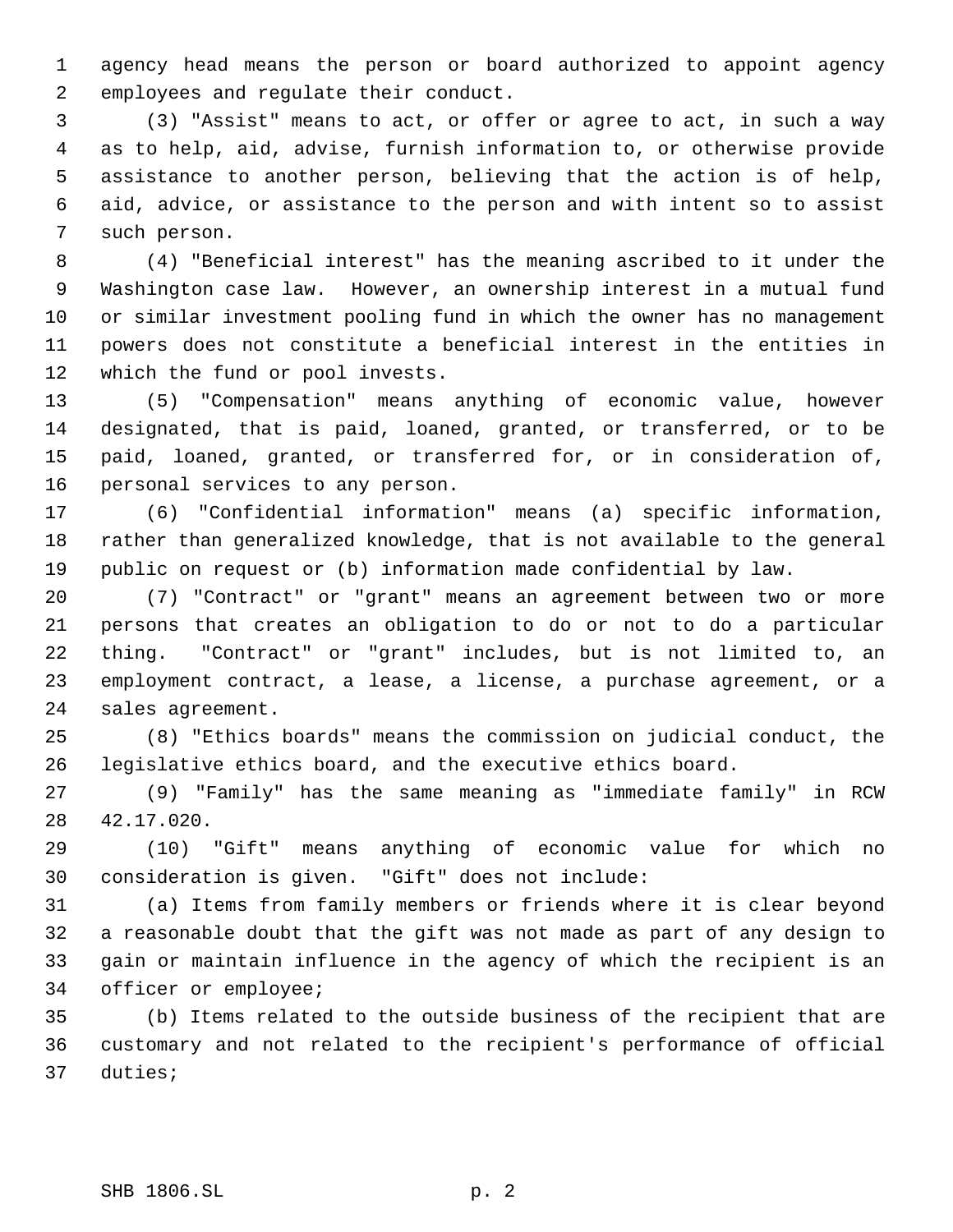(c) Items exchanged among officials and employees or a social event 2 hosted or sponsored by a state officer or state employee for coworkers; (d) Payments by a governmental or nongovernmental entity of reasonable expenses incurred in connection with a speech, presentation, appearance, or trade mission made in an official capacity. As used in this subsection, "reasonable expenses" are limited to travel, lodging, and subsistence expenses incurred the day before through the day after the event;

 (e) Items a state officer or state employee is authorized by law to accept;

 (f) Payment of enrollment and course fees and reasonable travel expenses attributable to attending seminars and educational programs sponsored by a bona fide governmental or nonprofit professional, educational, trade, or charitable association or institution. As used in this subsection, "reasonable expenses" are limited to travel, lodging, and subsistence expenses incurred the day before through the day after the event;

 (g) Items returned by the recipient to the donor within thirty days of receipt or donated to a charitable organization within thirty days of receipt;

(h) Campaign contributions reported under chapter 42.17 RCW;

 (i) Discounts available to an individual as a member of an employee group, occupation, or similar broad-based group; and

 (j) Awards, prizes, scholarships, or other items provided in recognition of academic or scientific achievement.

 (11) "Honorarium" means money or thing of value offered to a state officer or state employee for a speech, appearance, article, or similar item or activity in connection with the state officer's or state employee's official role.

 (12) "Official duty" means those duties within the specific scope of employment of the state officer or state employee as defined by the officer's or employee's agency or by statute or the state Constitution.

 (13) "Participate" means to participate in state action or a proceeding personally and substantially as a state officer or state employee, through approval, disapproval, decision, recommendation, the rendering of advice, investigation, or otherwise but does not include preparation, consideration, or enactment of legislation or the performance of legislative duties.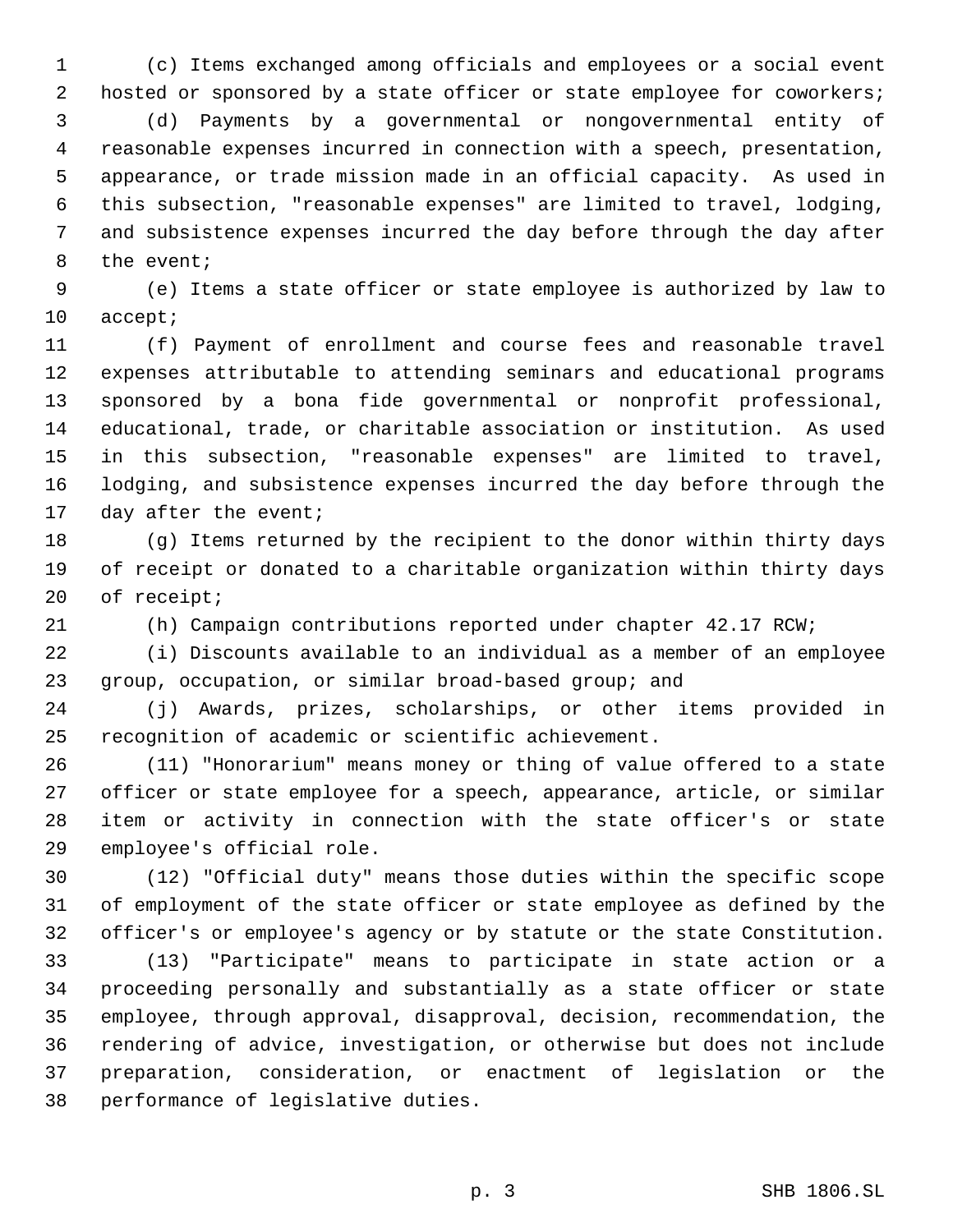(14) "Person" means any individual, partnership, association, corporation, firm, institution, or other entity, whether or not operated for profit.

 (15) "Regulatory agency" means any state board, commission, department, or officer, except those in the legislative or judicial branches, authorized by law to conduct adjudicative proceedings, issue permits or licenses, or to control or affect interests of identified persons.

 (16) "Responsibility" in connection with a transaction involving the state, means the direct administrative or operating authority, whether intermediate or final, and either exercisable alone or through subordinates, effectively to approve, disapprove, or otherwise direct state action in respect of such transaction.

 (17) "State action" means any action on the part of an agency, including, but not limited to:

(a) A decision, determination, finding, ruling, or order; and

 (b) A grant, payment, award, license, contract, transaction, sanction, or approval, or the denial thereof, or failure to act with respect to a decision, determination, finding, ruling, or order.

 (18) "State officer" means every person holding a position of public trust in or under an executive, legislative, or judicial office of the state. "State officer" includes judges of the superior court, judges of the court of appeals, justices of the supreme court, members of the legislature together with the secretary of the senate and the chief clerk of the house of representatives, holders of elective offices in the executive branch of state government, chief executive officers of state agencies, members of boards, commissions, or committees with authority over one or more state agencies or institutions, and employees of the state who are engaged in supervisory, policy-making, or policy-enforcing work. For the purposes of this chapter, "state officer" also includes any person exercising or undertaking to exercise the powers or functions of a state officer.

 (19) "State employee" means an individual who is employed by an agency in any branch of state government. For purposes of this chapter, employees of the superior courts are not state officers or state employees.

 (20) "University" includes "state universities" and "regional universities" as defined in RCW 28B.10.016 and also includes any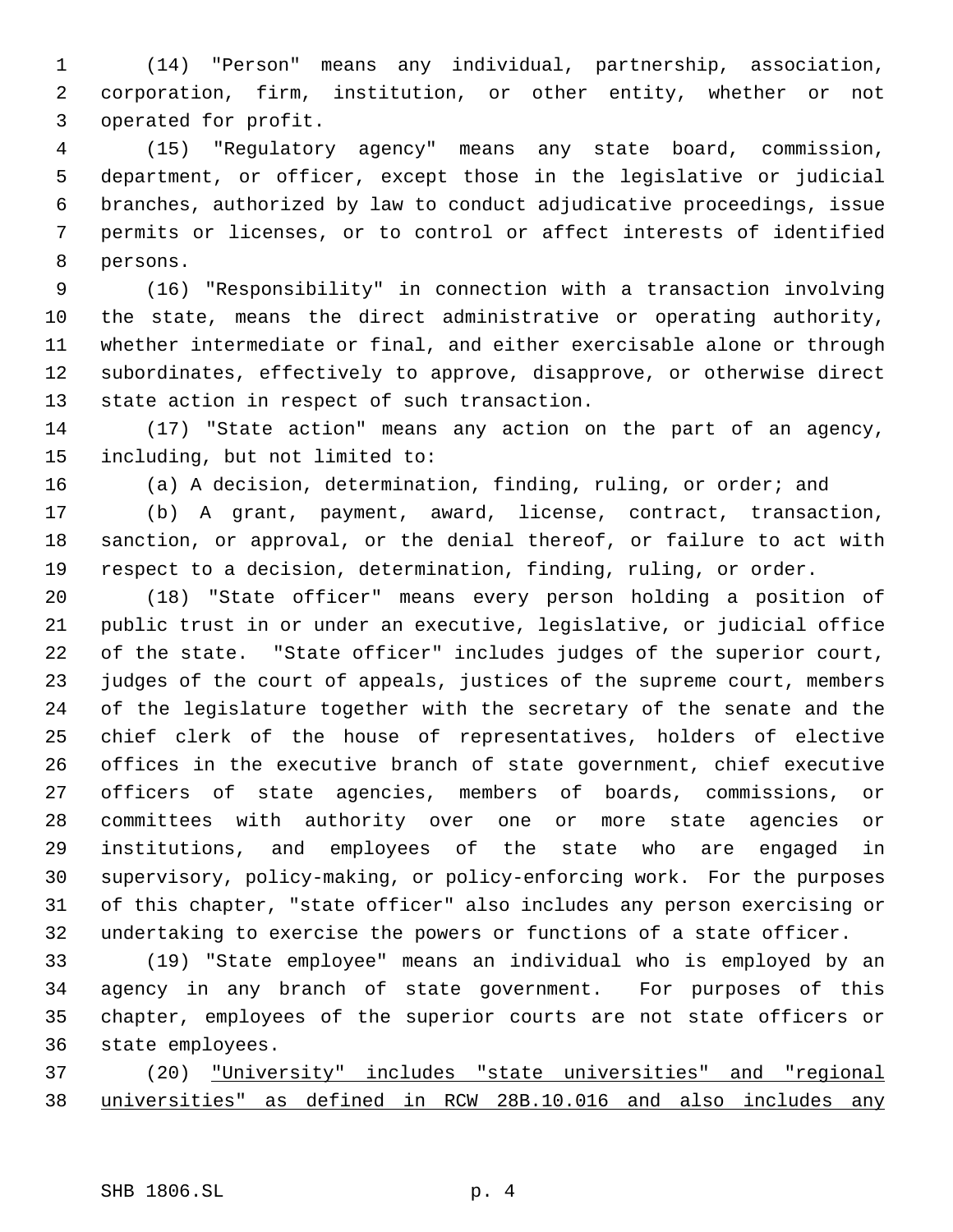research or technology institute affiliated with a university, 2 including without limitation, the Spokane Intercollegiate Research and Technology Institute and the Washington Technology Center.

 (21) "University research employee" means a state officer or state 5 employee employed by a university, but only to the extent the state officer or state employee is engaged in research, technology transfer, approved consulting activities related to research and technology transfer, or other incidental activities.

 (22) "Thing of economic value," in addition to its ordinary meaning, includes:

 (a) A loan, property interest, interest in a contract or other chose in action, and employment or another arrangement involving a right to compensation;

 (b) An option, irrespective of the conditions to the exercise of the option; and

 (c) A promise or undertaking for the present or future delivery or procurement.

 $((+21))$   $(23)(a)$  "Transaction involving the state" means a proceeding, application, submission, request for a ruling or other determination, contract, claim, case, or other similar matter that the state officer, state employee, or former state officer or state employee in question believes, or has reason to believe:

(i) Is, or will be, the subject of state action; or

(ii) Is one to which the state is or will be a party; or

 (iii) Is one in which the state has a direct and substantial proprietary interest.

 (b) "Transaction involving the state" does not include the following: Preparation, consideration, or enactment of legislation, including appropriation of moneys in a budget, or the performance of legislative duties by an officer or employee; or a claim, case, lawsuit, or similar matter if the officer or employee did not participate in the underlying transaction involving the state that is the basis for the claim, case, or lawsuit.

 **Sec. 2.** RCW 42.52.030 and 1996 c 213 s 3 are each amended to read as follows:

 (1) No state officer or state employee, except as provided in 37 subsection( $(\sigma)$ ) (2) ( $(\text{and} \text{--}(3))$ ) of this section, may be beneficially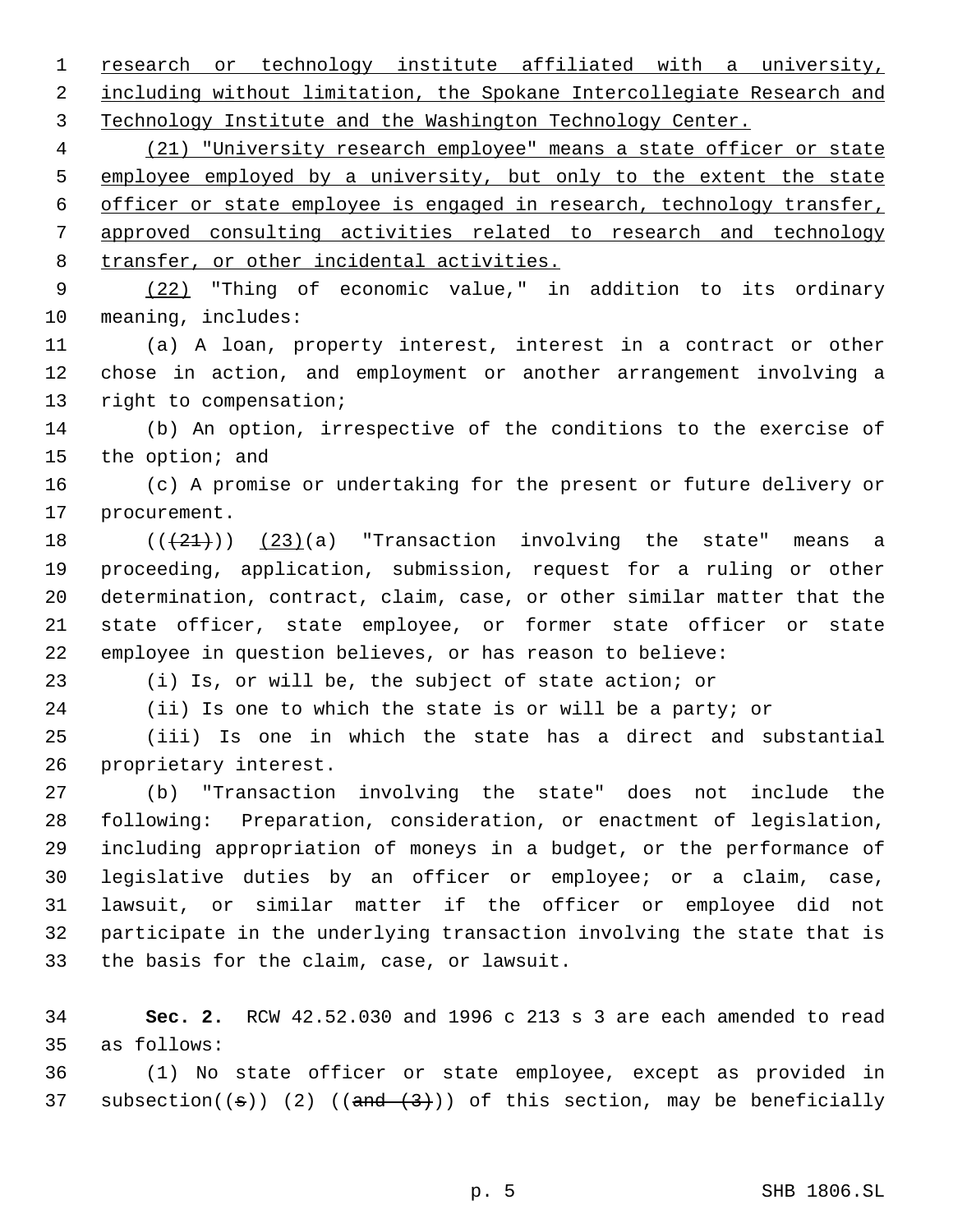interested, directly or indirectly, in a contract, sale, lease, purchase, or grant that may be made by, through, or is under the supervision of the officer or employee, in whole or in part, or accept, directly or indirectly, any compensation, gratuity, or reward from any other person beneficially interested in the contract, sale, lease, purchase, or grant.

 (2) ((No officer or employee of an institution of higher education 8 or of the Spokane intercollegiate research and technology institute, except as provided in subsection (3) of this section, may be 10 beneficially interested, directly or indirectly, in a contract or grant 11 that may be made by, through, or is under the supervision of the 12 officer or employee, in whole or in part, or accept, directly or 13 indirectly, any compensation, gratuity, or reward from any other person 14 beneficially interested in the contract or grant, unless the 15 institution of higher education or the Spokane intercollegiate research 16 and technology institute has in effect a written administrative process 17 to identify and manage, reduce, or eliminate conflicting interests with respect to such transactions as adopted pursuant to the national science investigator financial disclosure (GPM 510) 1995 and the public 20 health service regulations, 42 C.F.R. Part 50 and 45 C.F.R. Subtitle A as each of those regulations existed on June 6, 1996, and the state employee or state officer has complied with such policy.

 $(3)$ )) No state officer or state employee may participate in a transaction involving the state in his or her official capacity with a person of which the officer or employee is an officer, agent, employee, or member, or in which the officer or employee owns a beneficial interest, except that an officer or employee of an institution of higher education or the Spokane intercollegiate research and technology institute may serve as an officer, agent, employee, or member, or on the board of directors, board of trustees, advisory board, or committee or review panel for any nonprofit institute, foundation, or fundraising entity; and may serve as a member of an advisory board, committee, or review panel for a governmental or other nonprofit entity.

 **Sec. 3.** RCW 42.52.200 and 1994 c 154 s 120 are each amended to read as follows:

 (1) Each agency may adopt rules consistent with law, for use within the agency to protect against violations of this chapter.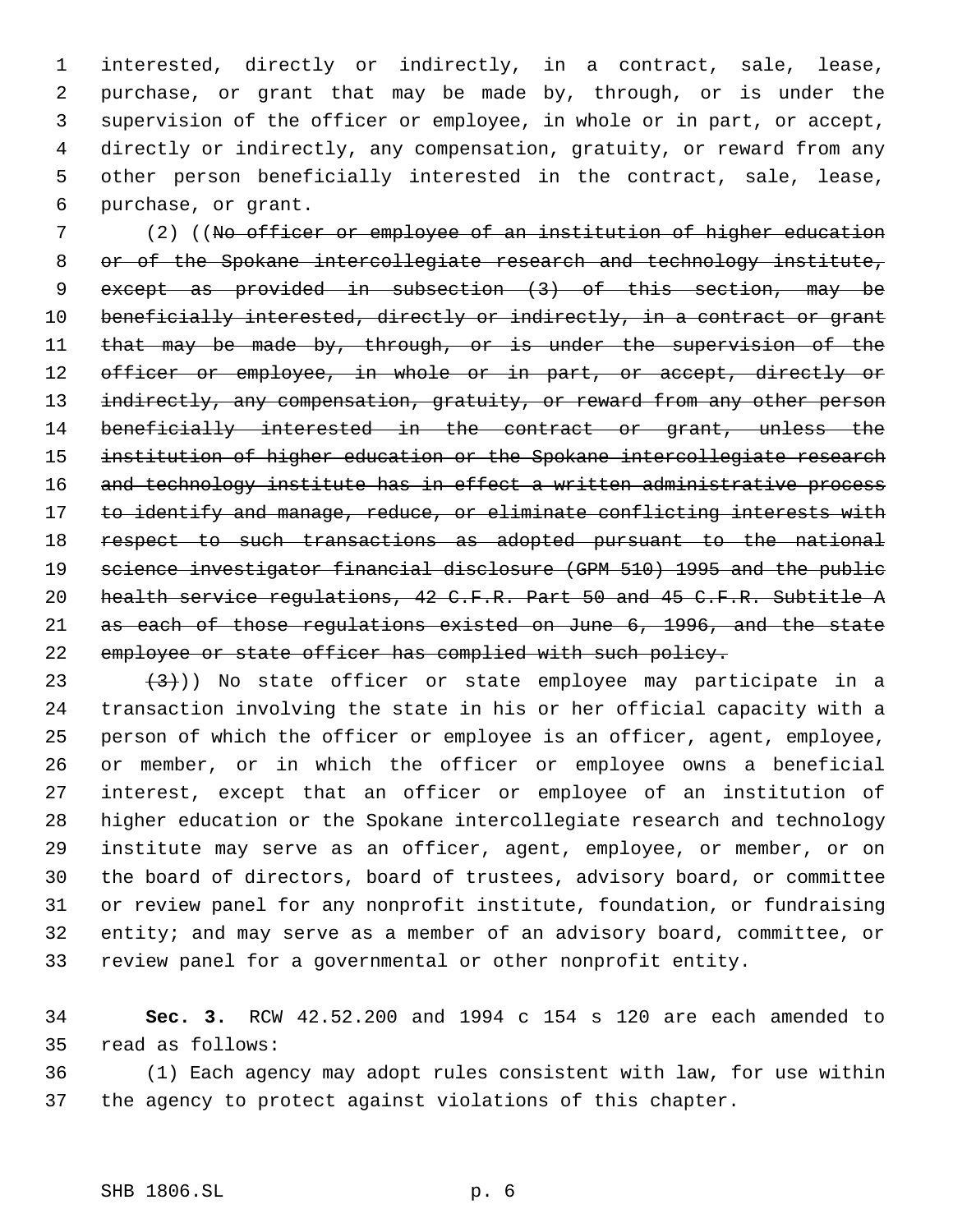(2) Each agency proposing to adopt rules under this section shall forward the rules to the appropriate ethics board before they may take effect. The board may submit comments to the agency regarding the proposed rules.

 (3) This section applies to universities only to the extent their activities are not subject to section 4 of this act.

 NEW SECTION. **Sec. 4.** A new section is added to chapter 42.52 RCW to read as follows:

 (1) Consistent with the state policy to encourage basic and applied scientific research by the state's research universities as stated in RCW 28B.140.005, each university may develop, adopt, and implement one or more written administrative processes that shall, upon approval by the governor, apply in place of the obligations imposed on universities and university research employees under RCW 42.52.030, 42.52.040, 42.52.080, 42.52.110, 42.52.120, 42.52.130, 42.52.140, 42.52.150, and 42.52.160. The universities shall coordinate on the development of administrative processes to ensure the processes are comparable. A university research employee in compliance with the processes authorized in this section shall be deemed to be in compliance with RCW 42.52.030, 42.52.040, 42.52.080, 42.52.110, 42.52.120, 42.52.130, 42.52.140, 42.52.150, and 42.52.160.

 (2) The executive ethics board shall enforce activity subject to the written approval processes under this section, as provided in RCW 42.52.360.

 **Sec. 5.** RCW 42.52.360 and 1994 c 154 s 206 are each amended to read as follows:

 (1) The executive ethics board shall enforce this chapter and rules adopted under it with respect to statewide elected officers and all other officers and employees in the executive branch, boards and commissions, and institutions of higher education.

 (2) The executive ethics board shall enforce this chapter with 32 regard to the activities of university research employees as provided in this subsection.

 (a) With respect to compliance with RCW 42.52.030, 42.52.110, 42.52.130, 42.52.140, and 42.52.150, the administrative process shall be consistent with and adhere to no less than the current standards in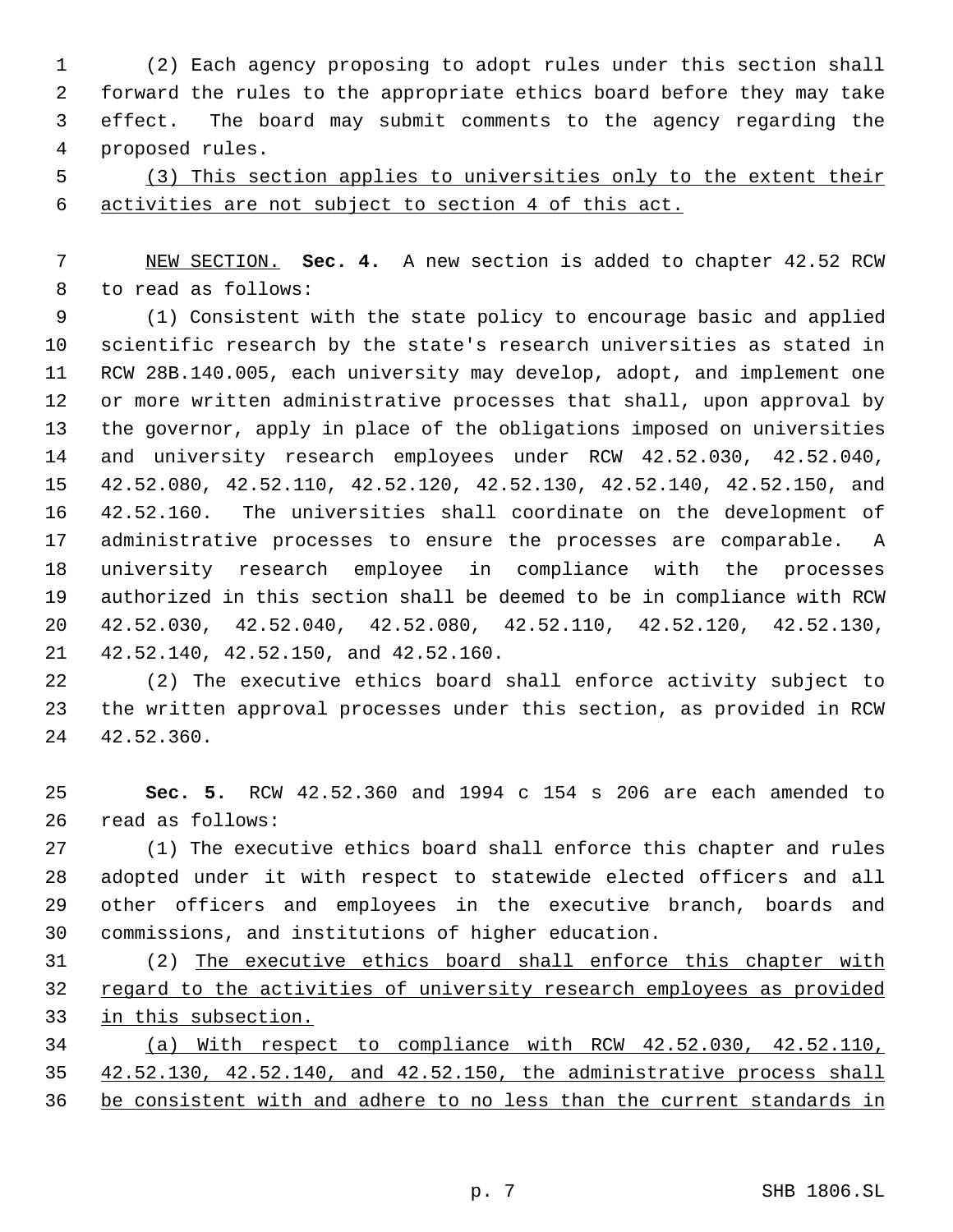1 regulations of the United States public health service and the office of the secretary of the department of health and human services in Title 42 C.F.R. Part 50, Subpart F relating to promotion of objectivity in research. (b) With respect to compliance with RCW 42.52.040, 42.52.080, and 42.52.120, the administrative process shall include a comprehensive system for the disclosure, review, and approval of outside work activities by university research employees while assuring that such 9 employees are fulfilling their employment obligations to the 10 university. (c) With respect to compliance with RCW 42.52.160, the administrative process shall include a reasonable determination by the university of acceptable private uses having de minimis costs to the university and a method for establishing fair and reasonable 15 reimbursement charges for private uses the costs of which are in excess of de minimis. (3) The executive ethics board shall: (a) Develop educational materials and training; (b) Adopt rules and policies governing the conduct of business by the board, and adopt rules defining working hours for purposes of RCW 42.52.180 and where otherwise authorized under chapter 154, Laws of 1994; (c) Issue advisory opinions; (d) Investigate, hear, and determine complaints by any person or on its own motion; (e) Impose sanctions including reprimands and monetary penalties; (f) Recommend to the appropriate authorities suspension, removal from position, prosecution, or other appropriate remedy; and (g) Establish criteria regarding the levels of civil penalties appropriate for violations of this chapter and rules adopted under it.  $((+3))$   $(4)$  The board may: (a) Issue subpoenas for the attendance and testimony of witnesses and the production of documentary evidence relating to any matter under examination by the board or involved in any hearing; (b) Administer oaths and affirmations; (c) Examine witnesses; and (d) Receive evidence.